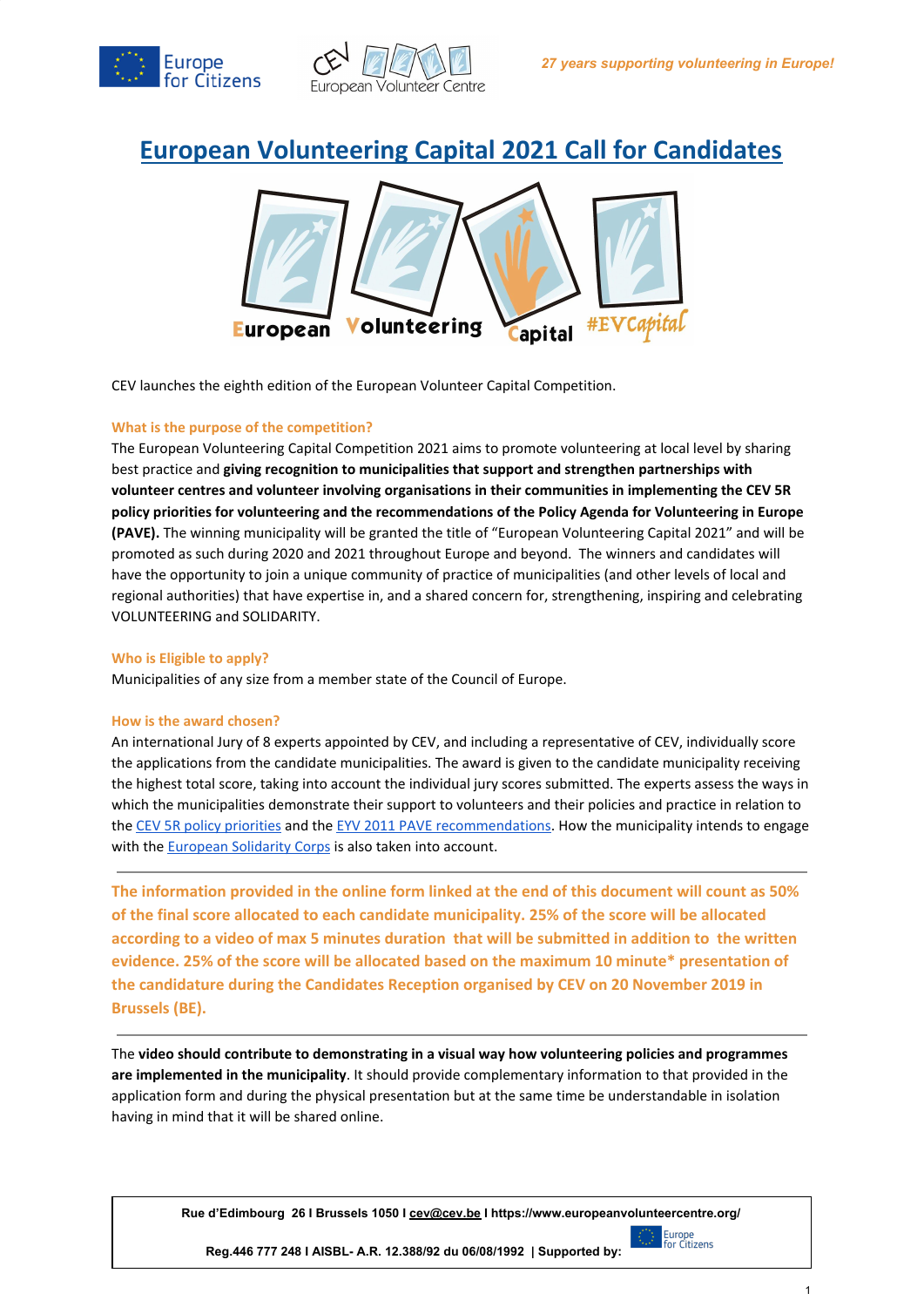



*(\*The final decision on the number of minutes will be communicated when the total number of candidate municipalities is known).*

## **The Jury is composed of representatives from:**

- 1. European Volunteer Centre
- 2. European Parliament
- 3. European Commission
- 4. European Economic and Social Committee Committee of the Regions
- 5. Municipality of Košice (holder of the EVC 2020 title)
- 6. Council of Europe
- 7. Business member of the Employee Volunteering European Network

In the event of a tie, the deciding score will lie with the representative of the European Volunteer Centre (CEV). The Jury's decision is final and no correspondence will be entered into by CEV or individual Jury members with candidates in relation to that decision. A short summary of the opinion of the Jury concerning the merits of each candidate municipality will be published following the announcement of the winner in December 2019. The precise membership of the Jury will be defined once the candidate municipalities are known. This is in order to avoid conflicts of interests, in particular concerning the countries or regions from where the EP, EESC and CoR representatives are from.

# *Competition Timeline:*

| 4 February 2019    | Open call for applications                                                                                                                                                                                                                    |
|--------------------|-----------------------------------------------------------------------------------------------------------------------------------------------------------------------------------------------------------------------------------------------|
| 11 June 2019       | Deadline for written applications and submission of videos<br>Videos are to be submitted between 11 June and 1 October and they will<br>be published on receipt.                                                                              |
| 12 June 2019       | Candidates announcement on social media and publication of available<br>videos                                                                                                                                                                |
| June/ July 2019    | Presentation of a certificate of candidacy in Brussels to an appropriate<br>representative from the National and/or Regional representation to the<br>EU                                                                                      |
| July / August 2019 | Appointment of the Jury                                                                                                                                                                                                                       |
| 20 November 2019   | Presentation of Candidatures as part of the CEV Volunteering Congress at<br>the Permanent Representation of the Slovak Republic to the EU in<br>Brussels, Belgium. Further details about this event will be communicated<br>in September 2019 |
| December 2019      | Announcement of the European Volunteering Capital 2021 Winner<br>(exact date & venue tbc)                                                                                                                                                     |

**Rue d'Edimbourg 26 I Brussels 1050 I [cev@cev.be](mailto:cev@cev.be) I https://www.europeanvolunteercentre.org/**

**Reg.446 777 248 I AISBL- A.R. 12.388/92 du 06/08/1992 | Supported by:**

Europe<br>For Citizens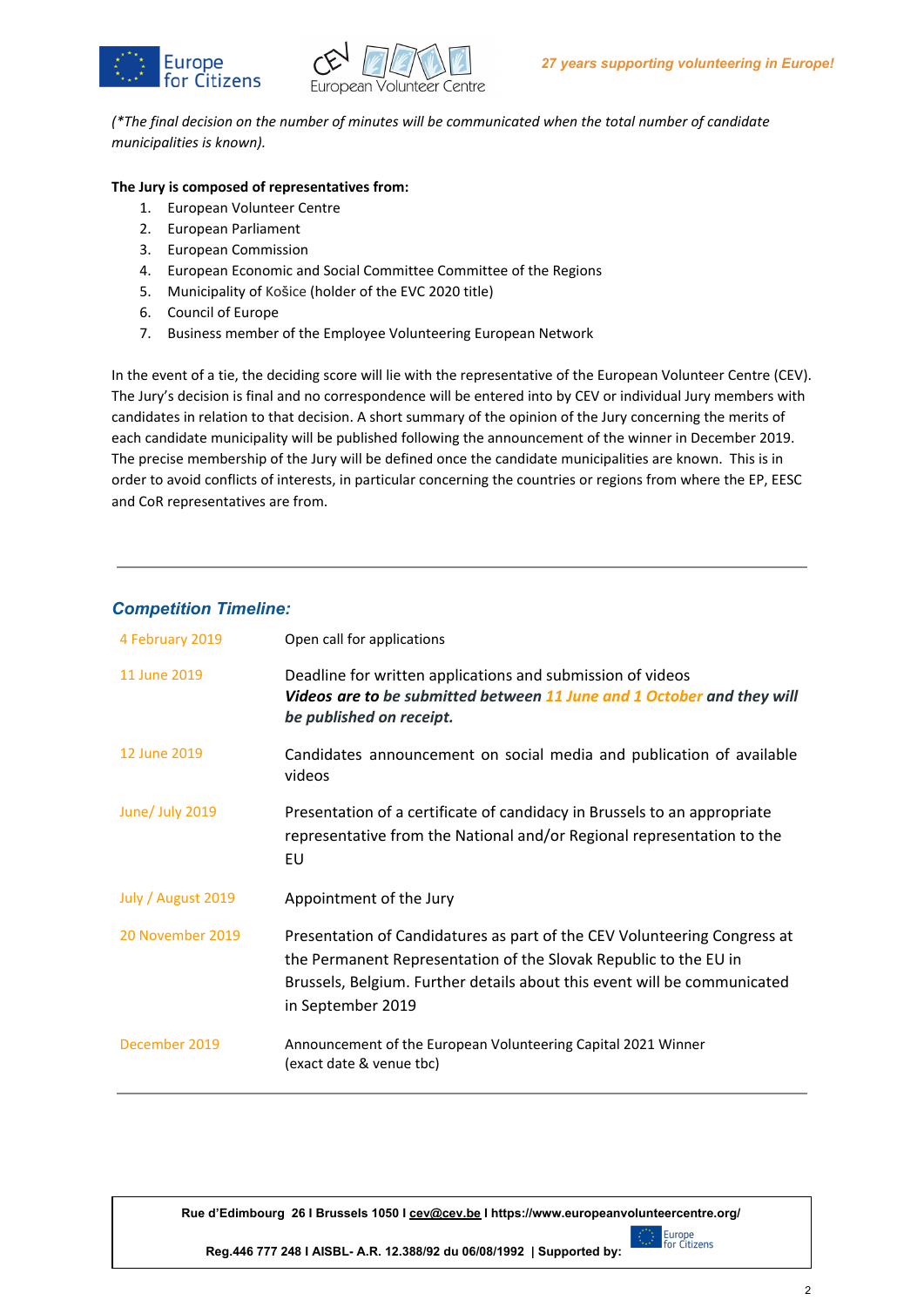



## **How to Apply:**

The link to the online application form is found at the end of this document. *Videos are to be submitted* between 11 June and 1 October (via suitable file sharing App) and they will be published on receipt.

**Deadline:** 11 June 2019

The **application form needs to be completed in English** providing information on *existing* volunteering policy and practice in your municipality. The sections in the application form reflect the CEV 5R policy [priority](https://docs.wixstatic.com/ugd/3ec99c_d09820abb77847678d0cc98dc8a3e0fc.pdf) fields:

➢ **Recognition:** The learning achieved by volunteers needs to be properly recognised and accredited when desired. The roadmap for the implementation of the recommendation on the recognition and validation of non-formal and informal learning should be fully implemented.

➢ **Real Value:** The evidence base for volunteering policies should be improved whereby the contribution of volunteering to the economy and social cohesion and convergence be measured and better understood.

➢ **Regulatory Framework:** Europe still requires a co-ordinated volunteering policy with a single contact point in the EU institutions. Local volunteering strategies need to be rewarded when they are well developed in line with 5R policy priorities and the PAVE recommendations, and supported to improve when they are not, in order to continue to ensure quality volunteering standards.

➢ **Resources:** Volunteers and their organisations, including infrastructure organisations providing advice, support and training for volunteering, deserve to be properly funded and supported at the local level, including through employee volunteering.

➢ **Refugees & Social Inclusion:** Volunteers are the backbone to the support being offered to people seeking sanctuary in Europe. It is a current example, and visible symbol, of the importance of volunteers and the way that they embody European values, contribute to resilience, and are available to offer flexible and pragmatic solutions to shared challenges.

You are encouraged to familiarise yourself with these 5R policy priorities as it will assist in making your application. You are also encouraged to liaise with relevant stakeholders in preparing your application such as Volunteer Centres, volunteer organisations and businesses organising employee volunteering opportunities.

The Policy Agenda for [Volunteering](https://issuu.com/european_volunteer_centre/docs/eyv2011alliance_pave_copyfriendly) in Europe (PAVE) document in various languages is available on the CEV website [here](https://www.europeanvolunteercentre.org/publications). If the language needed is not there please enquire with the CEV office. The ["Helping](https://issuu.com/european_volunteer_centre/docs/helping_hands_report_3_) Hands" EYV2011 5 Year Policy Review detailing the 5R policy [priorities](https://issuu.com/european_volunteer_centre/docs/helping_hands_report_3_) is also available.

Please distinguish between support and /or situation that exists only in your municipality or when it is the case nationally or regionally.

**NB:** Only information provided directly in the form will be taken into account by the Jury. Other information provided via hyperlinks or other email attachments will not be considered for the purpose of the application.

#### *Good to know:*

● The winning municipality will be required to sign a **Memorandum of Understanding** with CEV reflecting the agreed framework for cooperation and adherence to communication and visibility guidelines, in particular, the use of the European Volunteering Capital logo that CEV will provide to



**Reg.446 777 248 I AISBL- A.R. 12.388/92 du 06/08/1992 | Supported by:**